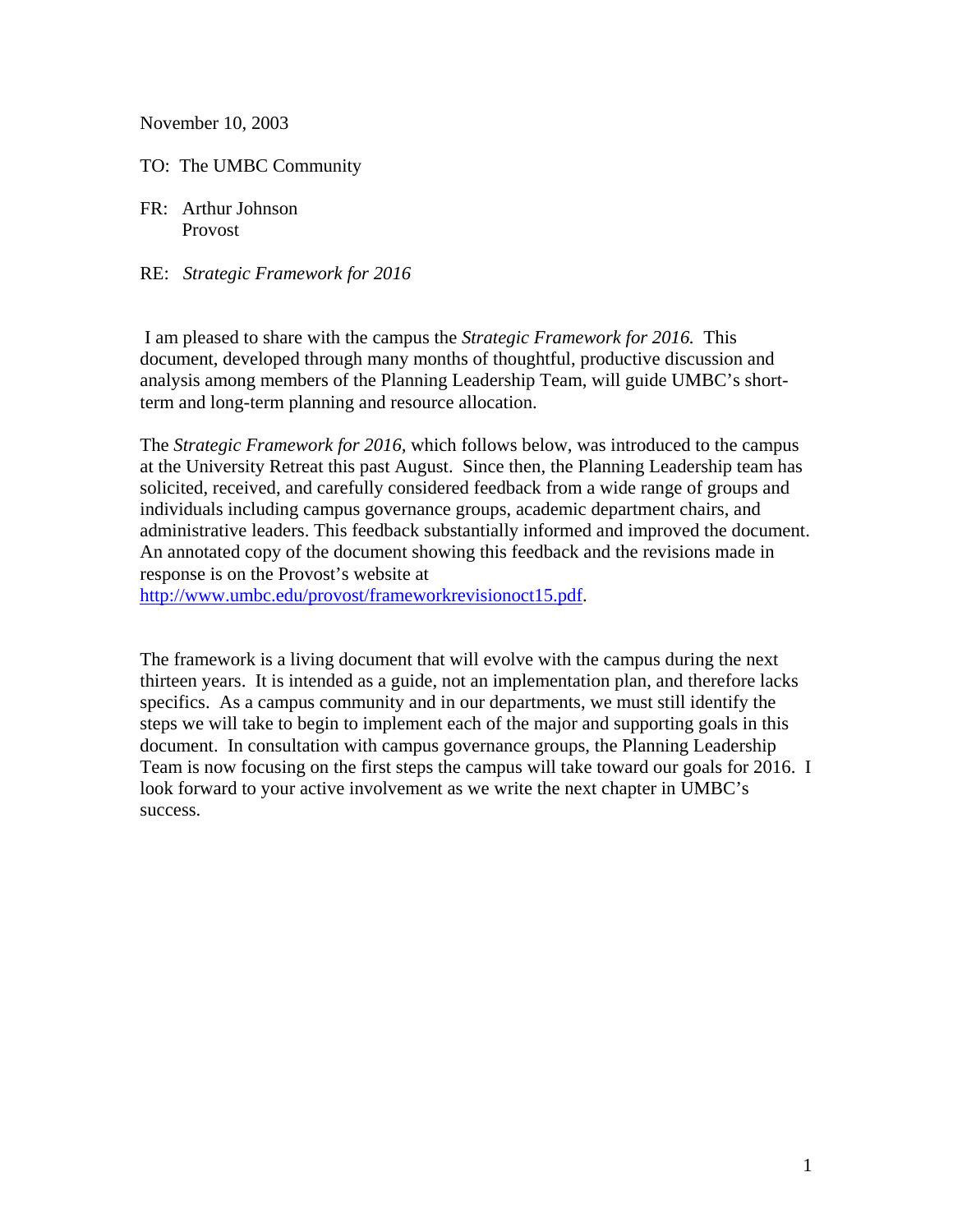# **UMBC: AN HONORS UNIVERSITY IN MARYLAND STRATEGIC FRAMEWORK FOR 2016**

#### **ABOUT THE** *STRATEGIC FRAMEWORK FOR 2016*

During the past five years, the Planning Leadership Team (PLT) has guided the campus through an evolving strategic planning process. This has resulted in 1) development of a campus vision to be known for integrating research, teaching and learning, and civic engagement; 2) commitment to pursue excellence in undergraduate education, graduate education, and research and 3) ongoing efforts to more closely match resource allocation and strategic priorities.

We have made progress in implementing the recommendations of planning task forces focused on six strategic issues: enrollment management, advising, continuing education, UMBC's development as an honors university; the research environment and culture, and student life. However, it is clear that both internal and external developments require us to engage in a new stage of planning. The need for additional planning is driven, in large measure, by the success we have had in moving toward our strategic goals. Our enrollments, Ph.D. production, and research funding have developed more rapidly than our faculty, staff, and physical infrastructure, and this has triggered appropriate concerns about the relationship between growth and resources. While we have made substantive steps to address strategic priorities in the past five years, we know that even in years when the campus received relatively large increases in State appropriations our budget did not adequately support our vision and goals. Now, in an environment of declining State funding for higher education, it is clear that public universities must develop new management and funding models to support future progress and that UMBC must be even more intentional in its planning and decision-making.

The achievements UMBC will celebrate at its  $50<sup>th</sup>$  anniversary in 2016 will be built on the goals established in this plan. This planning effort will lead us to the Middle States review, guide the fundraising case for support for the next capital campaign, and provide direction to the campus well into the future. The *Strategic Framework for 2016* is intended to guide the campus' shortterm and long-term decision-making. It is not an implementation plan. As a campus community, we must still identify the steps we will take to implement the framework's goals and objectives. Over the next several months, the PLT will identify the initial tasks necessary to move toward each of the major and supporting goals in this document. Processes for pursuing each objective will be spelled out in cooperation with the appropriate campus constituencies and governance organizations, and measures will be identified so that we can monitor progress toward achieving the goals of 2016. Clearly, the engagement of the entire campus community will be necessary to realize the achievements that will distinguish UMBC at its  $50<sup>th</sup>$  anniversary in 2016.

2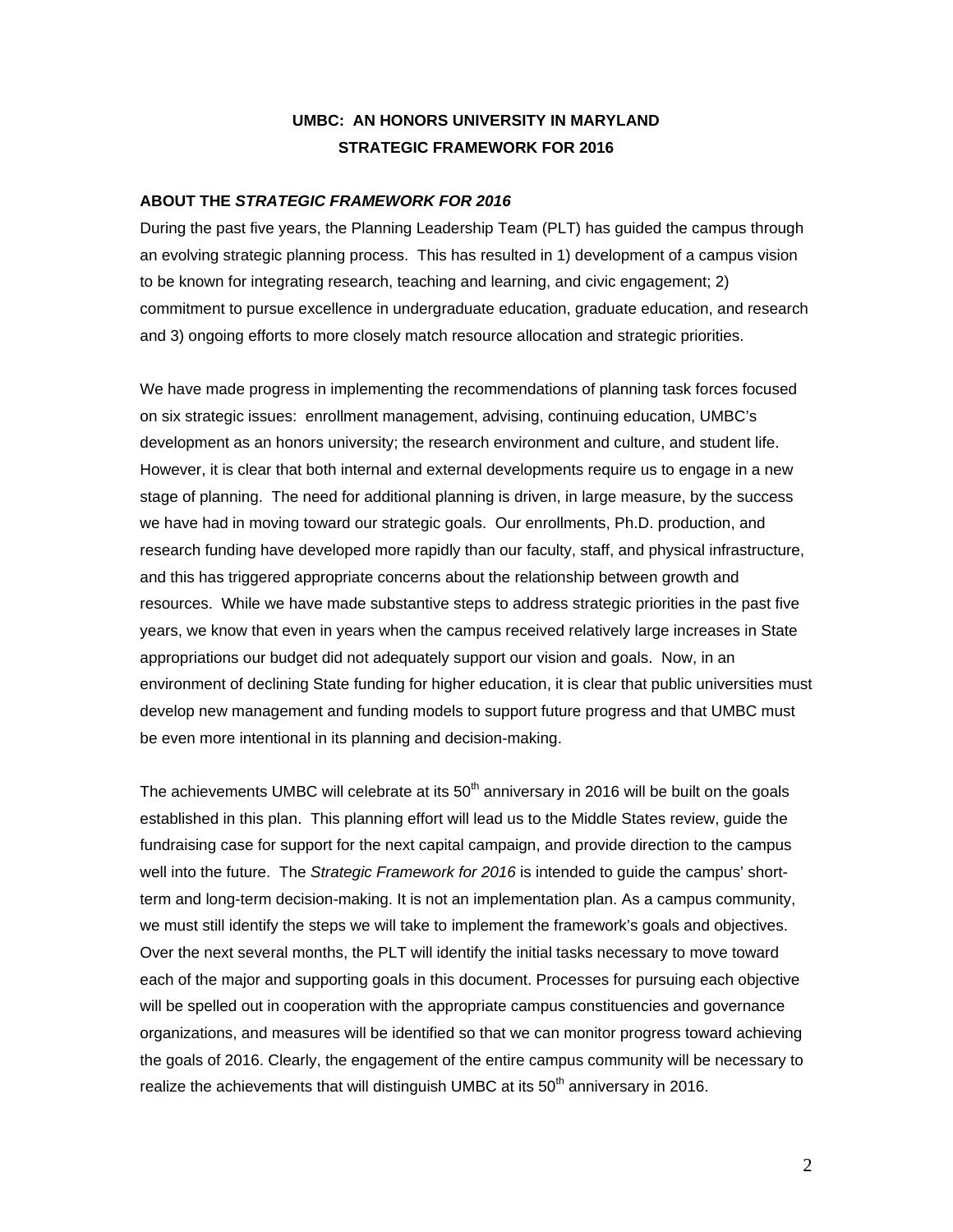# **OUR MISSION**

UMBC is a dynamic public research university integrating teaching, research, and service to benefit the citizens of Maryland. As an Honors University, the campus offers academically talented undergraduates a strong liberal arts foundation that prepares them for leadership and community service, graduate and professional study, and entry into the workforce, as well as a continuing engagement with learning and with the world. At the graduate level, UMBC emphasizes science, engineering, information technology, human services, and public policy. UMBC supports the social and economic development of the State by contributing to an educated, informed, and creative citizenry; by the public service of our students, faculty, and staff; and through initiatives in K-16 education, workforce development, entrepreneurship, and technology commercialization in collaboration with public agencies and the corporate community. UMBC is dedicated to cultural and ethnic diversity, social responsibility, and lifelong learning.

#### **OUR VISION**

*UMBC: An Honors University in Maryland* seeks to become the best public research university of our size by combining the traditions of the liberal arts academy, the creative intensity of the research university, and the social responsibility of the public university. We will be known for integrating research, teaching and learning, and civic engagement so that each advances the others for the benefit of society.

#### **STRATEGIC POSITIONING**

We are a distinguished research university with a deep commitment to undergraduate education.

# **MAJOR GOALS**

## *PROVIDE A DISTINCTIVE UNDERGRADUATE EXPERIENCE*

Strengthen UMBC's performance as a research university that integrates a high-quality undergraduate education with faculty scholarship and research through a distinctive curriculum and set of experiences promoting student engagement, such as seminars, study groups, research opportunities, mentoring, advising, co-curricular learning experiences, and exposure to diversity.

## *CONTINUE TO BUILD RESEARCH AND GRADUATE EDUCATION*

Pursue growth in Ph.D.s granted, faculty awards, publications, scholarly activities, creative achievements, and research grants and contracts in order to strengthen the culture of UMBC as a research university and continue to rank in a prestigious cohort of research universities.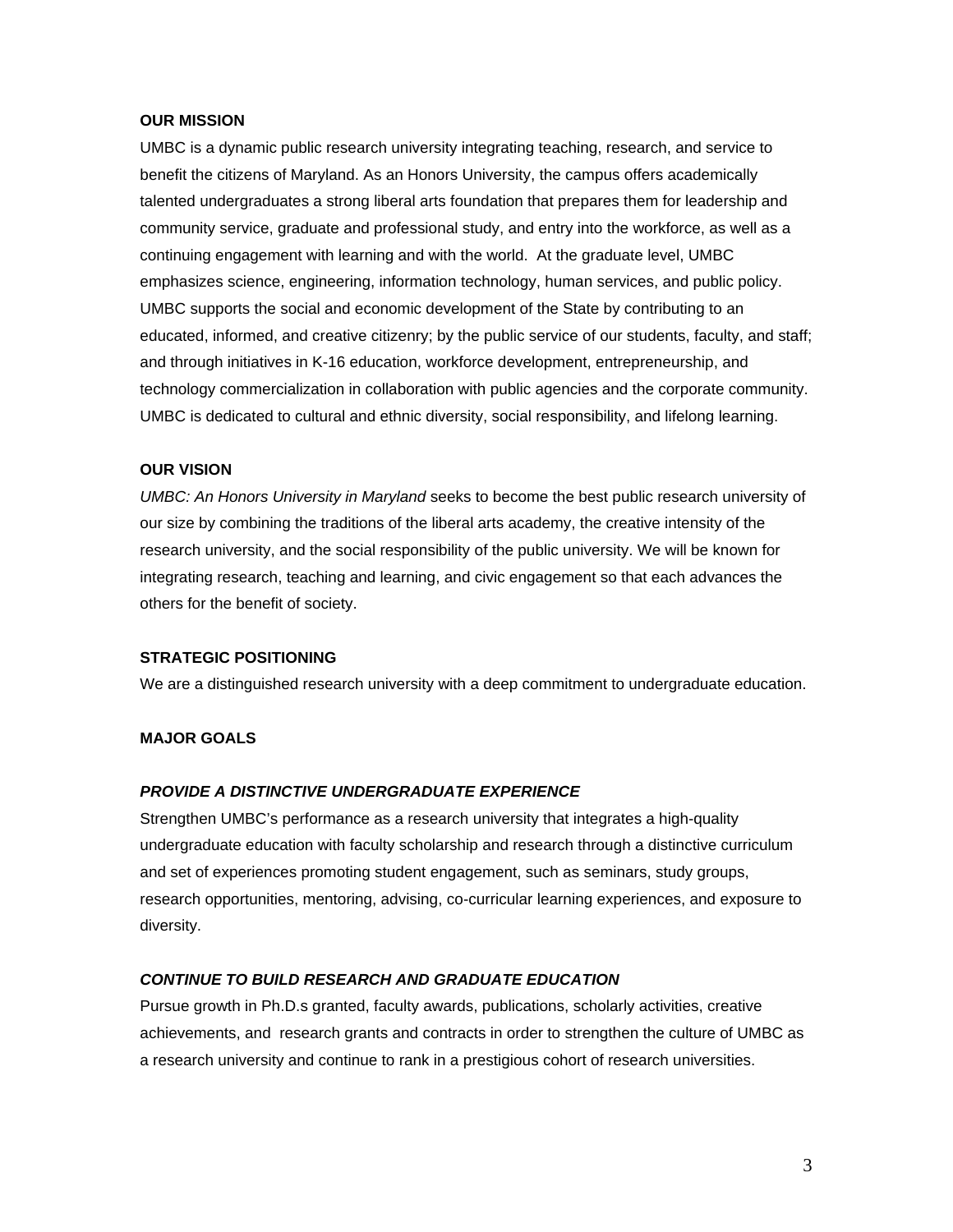# **SUPPORTING GOALS AND OBJECTIVES**

#### **1. Student Body Size and Composition**

**Tie future growth in enrollment to available resources through explicit measures to be defined. These might include revenue per student, student-to-faculty ratios, and staff metrics, and be adjusted to reflect program or unit mission, department capacity, and curriculum.** 

1a. Achieve undergraduate enrollment goals through increased retention of enrolled students, giving priority for admission to first-time freshmen, and more selective admission of transfer students.

1b. Increase graduate student enrollment to 25 to 30 percent of the total student enrollment (headcount) and the number of graduate degrees awarded by increasing the enrollment of talented and diverse domestic Ph.D. students, the retention rate of Ph.D.s, the funding available to support Ph.D. students, and the number and attractiveness of applied master's degree and certificate programs.

1c. Develop differential tuition for graduate programs either in response to the market or to recoup expenses in high-cost programs.

1d. Within the context of a high-cost mission, increasing tuition, and intense competition for high-quality students, assess UMBC's scholarship and financial aid policies in terms of their budgetary implications and impact on increasing the quality of students and their diversity (especially socio-economic).

#### **2. Faculty Size and Composition**

**Develop a multi-year faculty hiring plan that specifies the number and mix of faculty needed to reduce vacancies, prepare for retirements, meet enrollment pressures, and advance UMBC's teaching and research missions.** 

2a. Develop a faculty hiring plan that recognizes the need to hire faculty to support a research mission and the quality of instruction. Such a plan would, for example, address the specific increase in the number of faculty (especially tenured/tenure-track faculty) and the amount of start-up support necessary.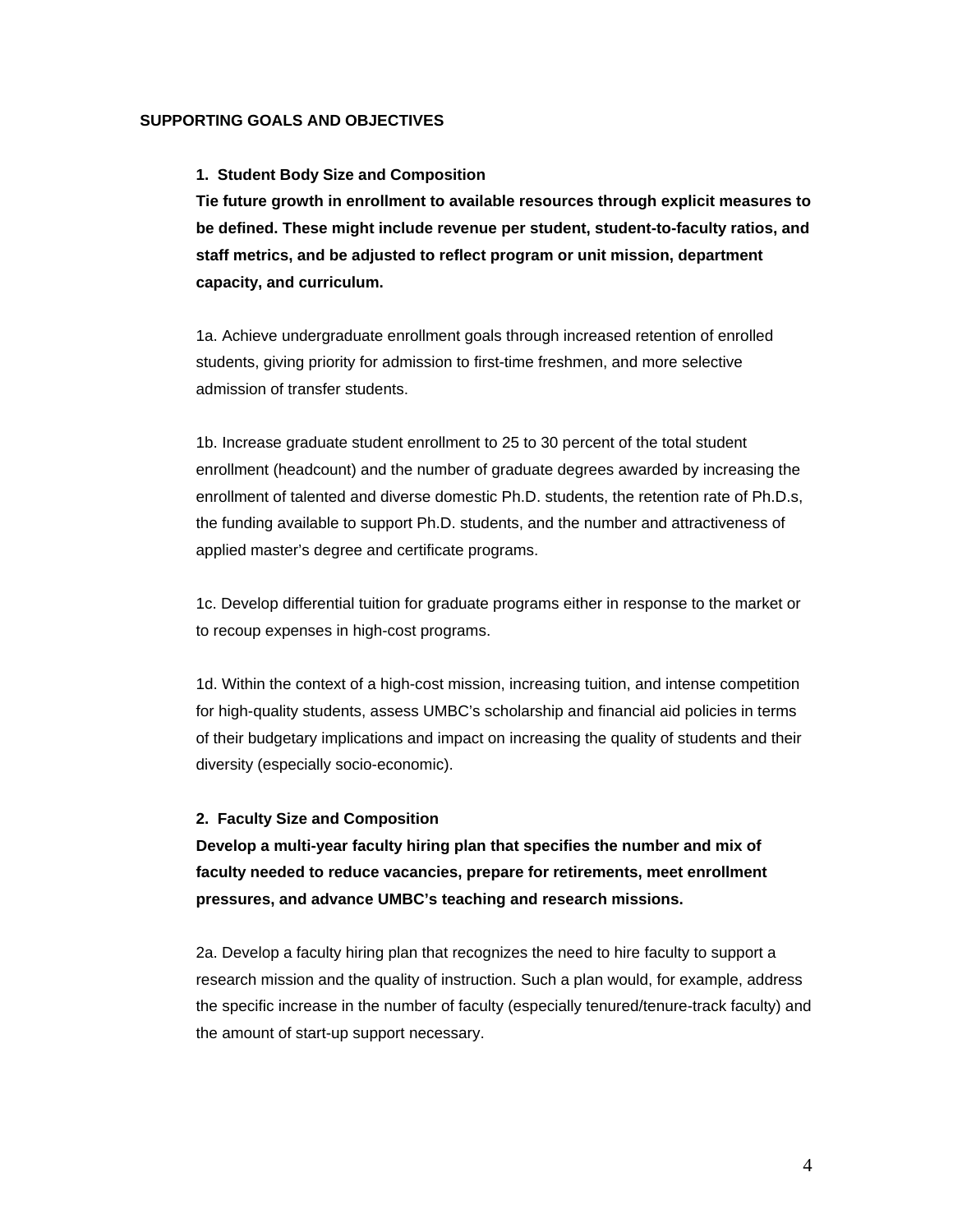2b. Be proactive in retaining productive faculty members and enhancing faculty development efforts.

2c. As faculty vacancies do occur at UMBC, authorize an equal number of searches within a year in the same department or in others, so that the total faculty count does not decrease due to faculty attrition.

2d. Set aside up to 20 percent of the positions in annual hiring pools for opportunistic hiring and cross-disciplinary or interdisciplinary hiring to promote program development, excellence, and diversity.

2e. Encourage plans to hire multiple faculty in "clusters" to support cross-disciplinary or interdisciplinary work in related subject areas. This would involve the commitment to hire multiple faculty members in a multidisciplinary field that crosses department lines.

2f. Assess opportunities to broaden the fund sources for faculty start-up costs beyond DRIF.

2g. Acknowledge that part-time and full-time non-tenure-track faculty and graduate teaching assistants are important to UMBC's teaching mission and develop proper orientation, expectations, rewards, and evaluation for these persons.

2h. Develop a faculty salary plan with appropriate benchmarks to ensure competitive salaries.

#### **3. Program and Curriculum Development**

**Building from strengths, provide incentives when funding permits and engage multiple disciplines as appropriate to develop new general education requirements, create an array of applied experience opportunities for students, selectively add Ph.D. programs in areas of cutting-edge scholarship within UMBC's mission, create applied master's and certificate programs that meet market and career development needs, and add bachelor's programs that increase programmatic options and retention of undergraduates.** 

3a. Building from the Honors Task Force Report, develop by the end of the 2003–04 academic year a new general education proposal that is contemporary and will prepare students for success at UMBC and beyond. The general education requirements should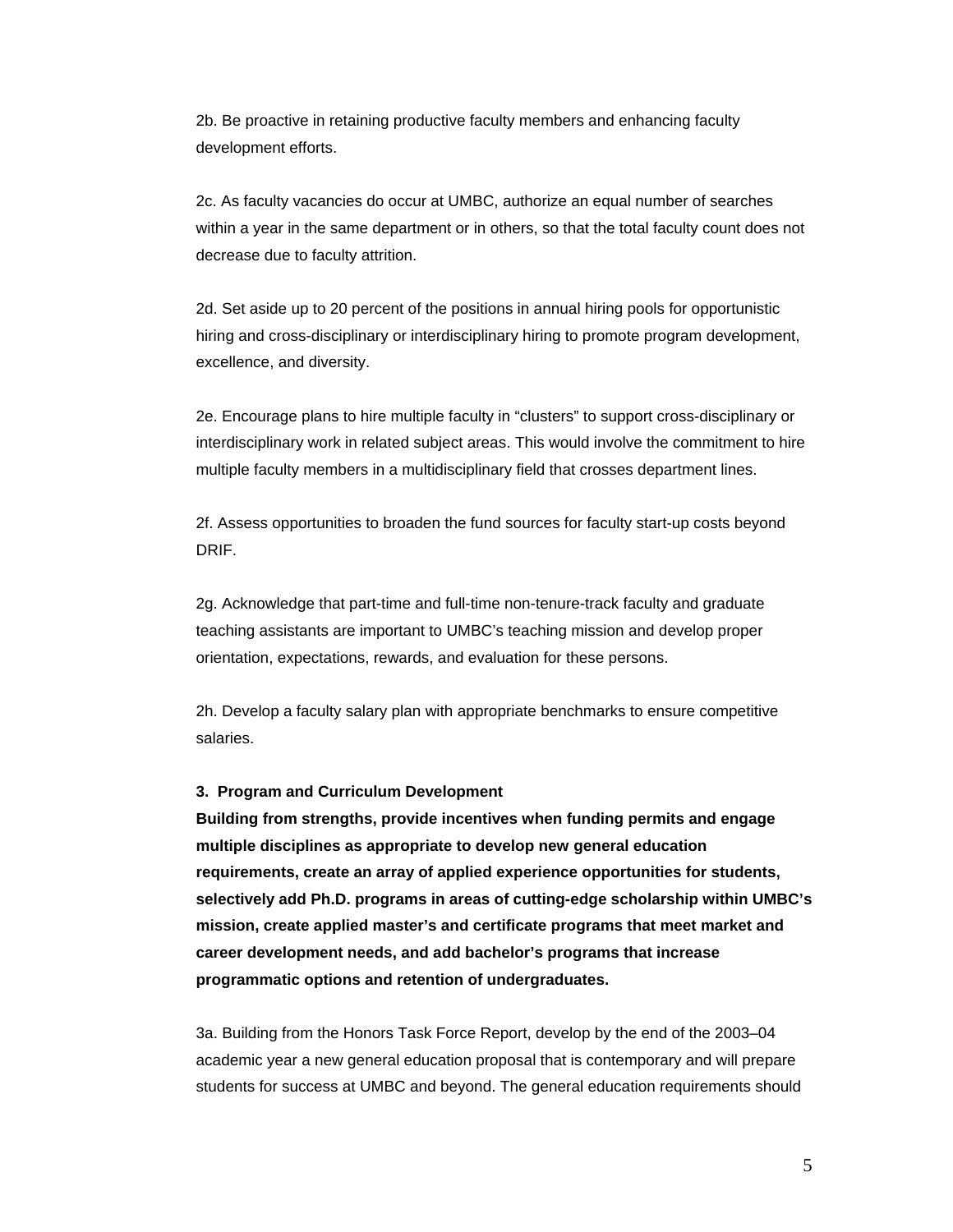be academically sound, easy to comprehend, and cost-effective.

.

3b. Complement UMBC's general education requirements with an enhanced array of "applied experience" opportunities inside and outside the classroom emphasizing undergraduate research, engagement with the arts, career development, and opportunities for learning outside the classroom offered by all University divisions (e.g., student life, living-learning communities, leadership roles, athletics, study abroad).

3c. In the short term, given the fiscal climate, take a conservative approach to new program approval, giving priority to investment in existing programs before starting new programs.

3d. Propose opportunities to create new undergraduate programs with modest start-up costs and the potential to achieve significant enrollments (areas related to communications, management, and global/international/area studies should be considered), and the ability to broaden UMBC's array of undergraduate programs. Curricula may also be developed by repackaging existing courses.

3e. Encourage the development of cross-disciplinary or interdisciplinary clusters and programs, especially at the graduate level and in research activities that strengthen and support selected programs.

3f. Encourage departments to create applied professional programs in partnership with the Division of Professional Education and Training.

3g. Fund the library in keeping with its priority status and at a level sufficient to support the research and teaching missions of UMBC. The necessary level of support can be determined with the selection of appropriate benchmarks.

# **4. Management, Organization, and Staffing**

**Review with appropriate constituencies UMBC's staffing and management and organization structures and processes, examining efficiency, effectiveness, accountability, and alignment with the goal of supporting a maturing research university that is also committed to providing a distinctive undergraduate experience.** 

4a. Evaluate the appropriateness of the campus organization and staffing for this period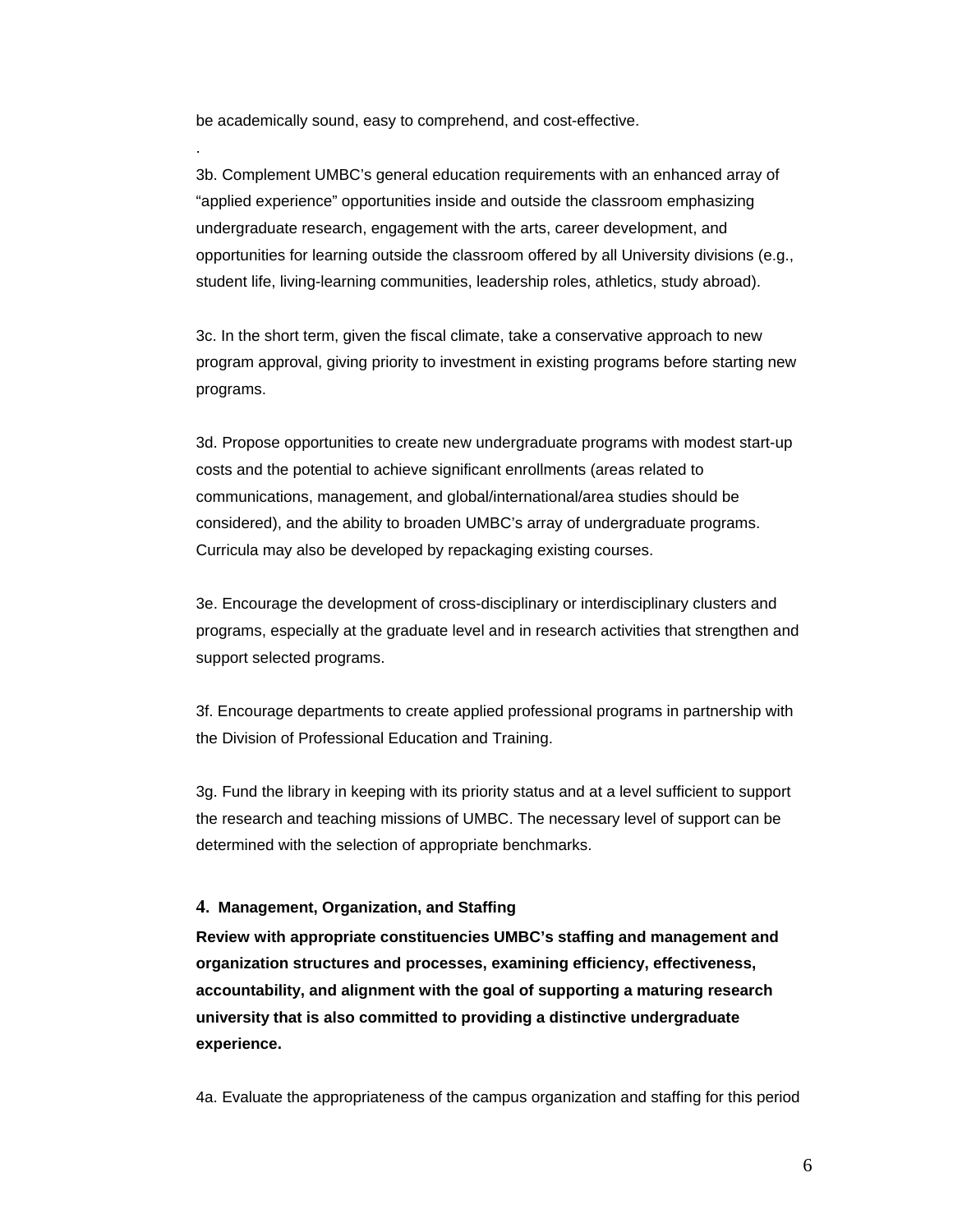of the campus' development with regard to issues of centralization/decentralization, resource allocation, accountability, reporting lines, and decision-making across academic and administrative divisions and departments.

4b. Ensure that business processes become more efficient and service-oriented with the implementation of PeopleSoft and other technology initiatives.

4c. Review and strengthen UMBC's approach to academic and student support services to ensure student success and increase retention and graduation rates.

4d. Review and strengthen existing infrastructure to support growing research activity and to meet federal and State reporting requirements.

4e. Develop a hiring plan that addresses the staff size and composition necessary to support all aspects of the University's mission. Be proactive in retaining productive staff members and enhance staff development efforts.

4f. Develop a salary plan for eligible staff with appropriate benchmarks to ensure competitive salaries.

4g. Reassess the formula for the distribution of indirect funds to assure resources and incentives to support and grow research, scholarship, and creative activities.

4h. Ensure that the annual budget is accessible in a comprehensible and comprehensive form to the UMBC community to broaden the understanding of University priorities and resource allocation.

4i. Anticipate the University's need for increased space to support its mission by continuing to refine the campus master plan. Make more efficient use of classroom space.

4j. Examine the role of athletics at UMBC, especially in enhancing student life and connecting UMBC to the community.

# **5. External Relations with the Baltimore–Washington Region and Beyond**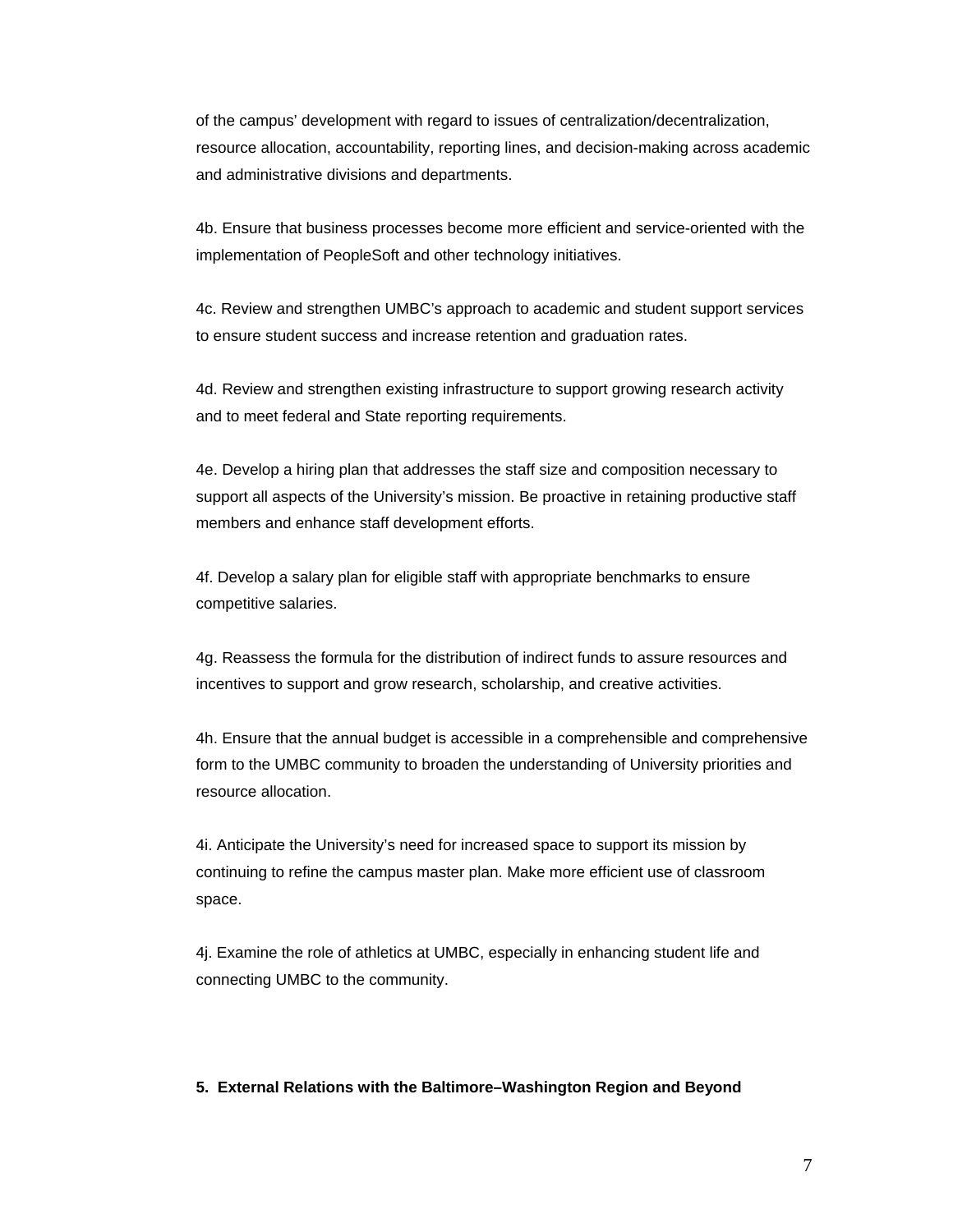**Strengthen the relationship between UMBC and external partners, especially in the Baltimore-Washington region, with the campus serving as a destination for cultural and intellectual activity and a center for workforce and economic development while the region serves as an experiential learning, student life, and research resource for students and faculty.**

5a. Position and market UMBC as an important artistic, cultural, and intellectual destination in the region by developing programming for the campus that will also be attractive to the broader community. Continue to refine the campus master plan to support this objective.

5b. Increase collaboration of academic and administrative departments with The Shriver Center and the Career Development Center to increase career exploration and advisement opportunities on- and off-campus and expand internships, service, and applied experiences.

5c. Increase the collaboration of faculty, staff, and students across the disciplines with national and regional companies and non-profit and government organizations to address economic development, quality of life, and civic engagement issues and opportunities.

5d. Play a proactive role in the State's economic development initiatives through sponsored research activities, technology transfer and commercialization, professional workforce development, and development of bwtech@umbc as a center for new business incubation and University–industry–government collaboration.

5e. Aggressively cultivate connections with and support from alumni, corporations, and foundations in order to build our endowment to \$100 million.

5f. Develop joint programming and frequent, convenient transit access linking the campus with Baltimore-Washington artistic, cultural, and recreational attractions.